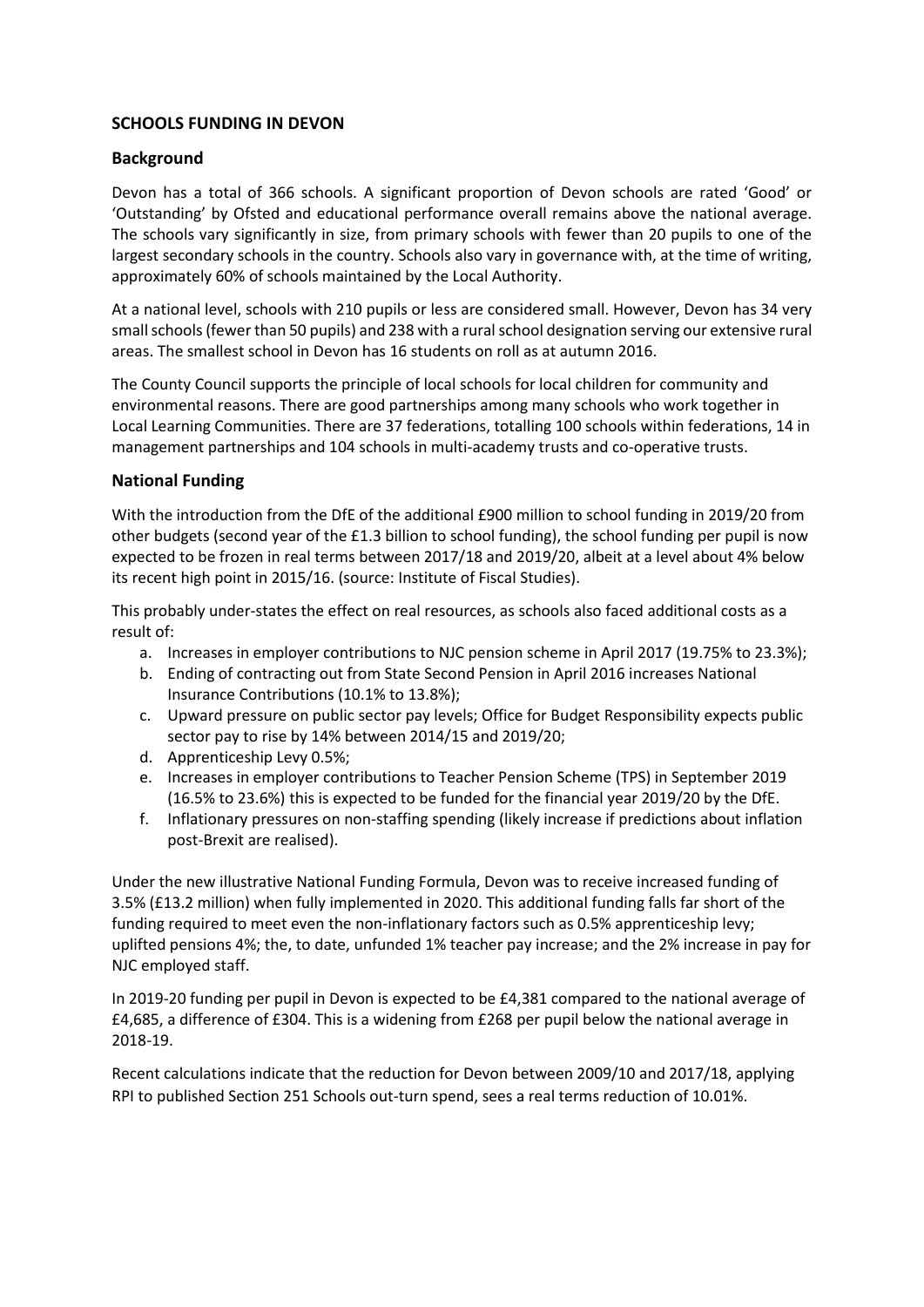| 2009/10<br>2017/18             | Section 251<br>Outturn for<br>Schools<br>£460,027,059<br>£ 303,764,751 | Pupils<br>92,789<br>53,218 | Per pupil<br>funding<br>£4,957.78<br>£ 5,707.93 | Adjusted to<br>18-19 RPI<br>£ 6,556.45<br>£ 5,899.88 |  |
|--------------------------------|------------------------------------------------------------------------|----------------------------|-------------------------------------------------|------------------------------------------------------|--|
| Real Terms Growth<br>$-10.01%$ |                                                                        |                            |                                                 |                                                      |  |

| <b>RPI</b> | Apr-09 | 211.5 |
|------------|--------|-------|
|            | Apr-17 | 270.6 |
|            | Apr-18 | 279.7 |

#### **Local Funding Formula**

The table 1 shows Devon has received an average funding per pupil of £4,287 in 2015/16 since the introduction of the additional £15 million to schools funding. This varied between those schools based in rural areas, where on average it was £4,268 per pupil, whilst in Exeter city this rose to £4,295 and towns at £4,306 on average.



#### **Table 1: Funding per pupil per period**

From 2018/19, with the introduction of the National Funding Formula (NFF), Devon took the opportunity to consult with schools to move as quickly as feasibly possible to the NFF. This gave a lump sum of £101,105 to each primary school and £110,000 to every secondary. Schools also receive an element per pupil with the Age Weighted Pupil Unit which is £2,747 for KS1 & KS2, £3,863 for KS3 and £4,386 for KS4. There is also a tapered amount up to £25,000 in terms of sparsity based on where the child lives rather than the location of the school, up to a maximum cohort of 60 for primary schools. In secondary schools the tapered amount is £65,000 for those schools with less than 600. In a federation each school is treated independently in terms of its finances. Schools also receive extra funding for SEN/pupil premium children. Schools of a similar size may therefore have very different funding streams. School funding formula is no longer about protecting institutions but is centred around the type of child a school has and where they come from.

Taking into account these main factor differences and an additional £7.5 million from the introduction of the NFF in 2018/19 Devon has seen the overall funding per pupil remain static at £4,288. However, with the primary lump sum increase and AWPU reduction across all pupils the average per pupil funding has seen a move, depending on where the school is situated.

For rural schools the average has risen by £41 per pupil to £4,306, Exeter city has seen a reduction of £39 to £4,256 and towns have reduced by £33 to £4,274.

Of the 34 small rural schools 9 have seen a reduction in their overall school funding since 2015/16, which has been predominantly due to a fall in their pupil numbers rather than the change in funding formula factors.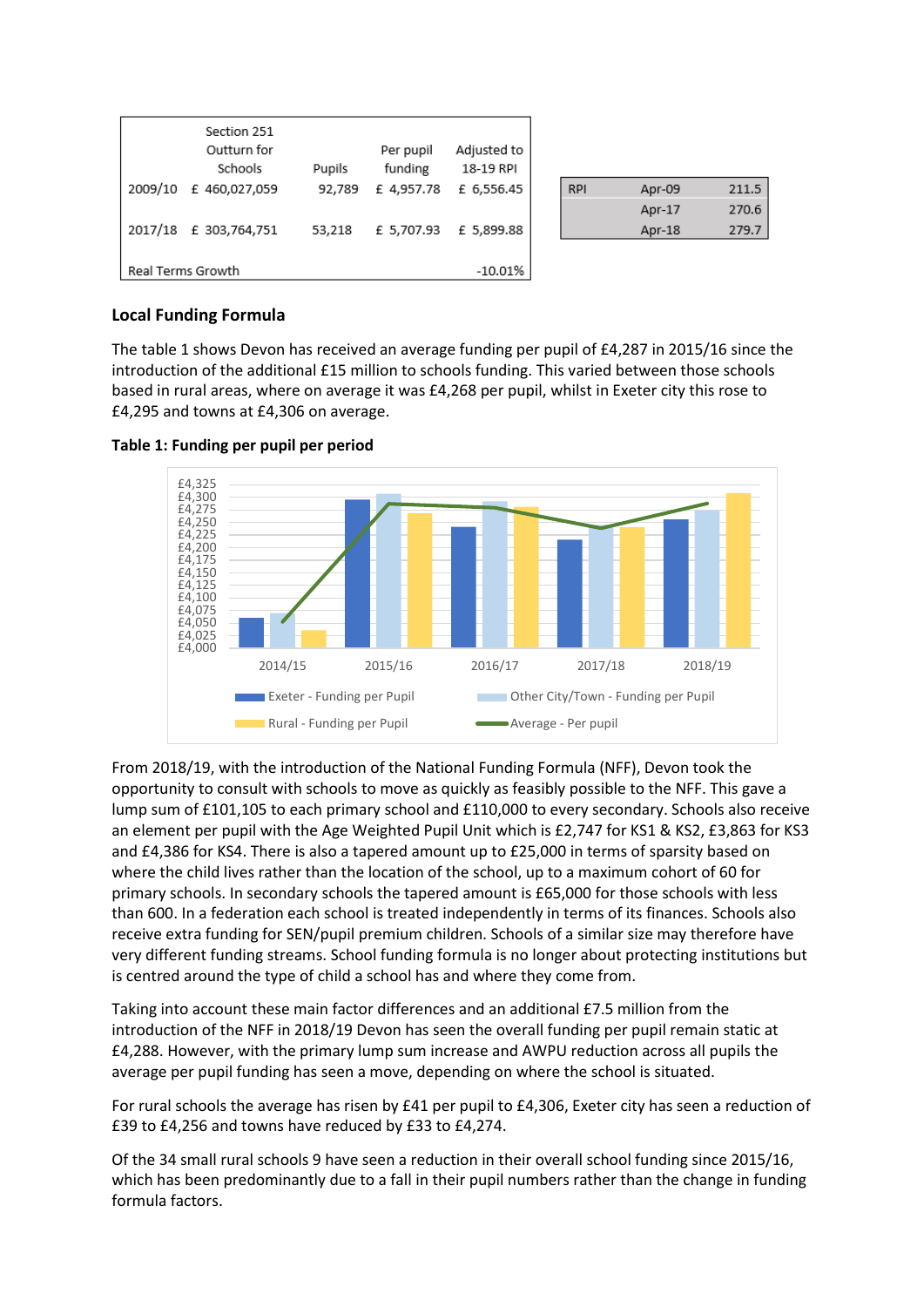Similarly, only 5 show a reduction in their per pupil funding since 2015/16, but overall have seen an increase in their budget share. This is due to the change in the NFF funding factors giving them greater funding within the school lump sum, which is greater than the reduction received from the drop in the AWPU rate. This variance means that no school has the same funding characteristics and can vary depending on formula factors and/or the cohort within the school.

## **High Needs**

Despite some growth in HNB budget over the last 4 years from £62.6 million to £64.1 million (2%), the numbers of children and young people with EHCPs has grown from 3,572 to 4,093 (14.5%) which has increased the pressure on budgets.





The special school investment over the past 3 years has seen the number of budgeted Maintained Special School places increase by 18.7%. This equates to an additional 173 places. (924 places in 2015/16 to 1097 places in 2018/19). However, restrictions on the expansion for Maintained provision, delays in the opening of new Free schools and limitations to changing existing placements where schools are named in the EHCP combined with increased numbers have significantly limited any savings achievable on the Independent Schools budget.

In addition to the maintained places there has been a significant increase in the volume of learners within the independent sector over the past 3 years with numbers growing from 247 average placements to 362 currently (47% rise in demand) with an average cost of £45,593 rising to £45,893 per placement.

## **Teachers**

Devon has challenges in terms of leadership and recruitment due to its coastal and rural nature. Recruiting to small primary schools in isolated areas has become difficult for several reasons. Staff in small schools typically have a lot of responsibility, teach across year groups and have less opportunity for professional development. Often the uncertainty over the viability of the school discourages applications; there may be a dislike of working in isolation, with little opportunity to get out of the school, because of pressure on supply budgets.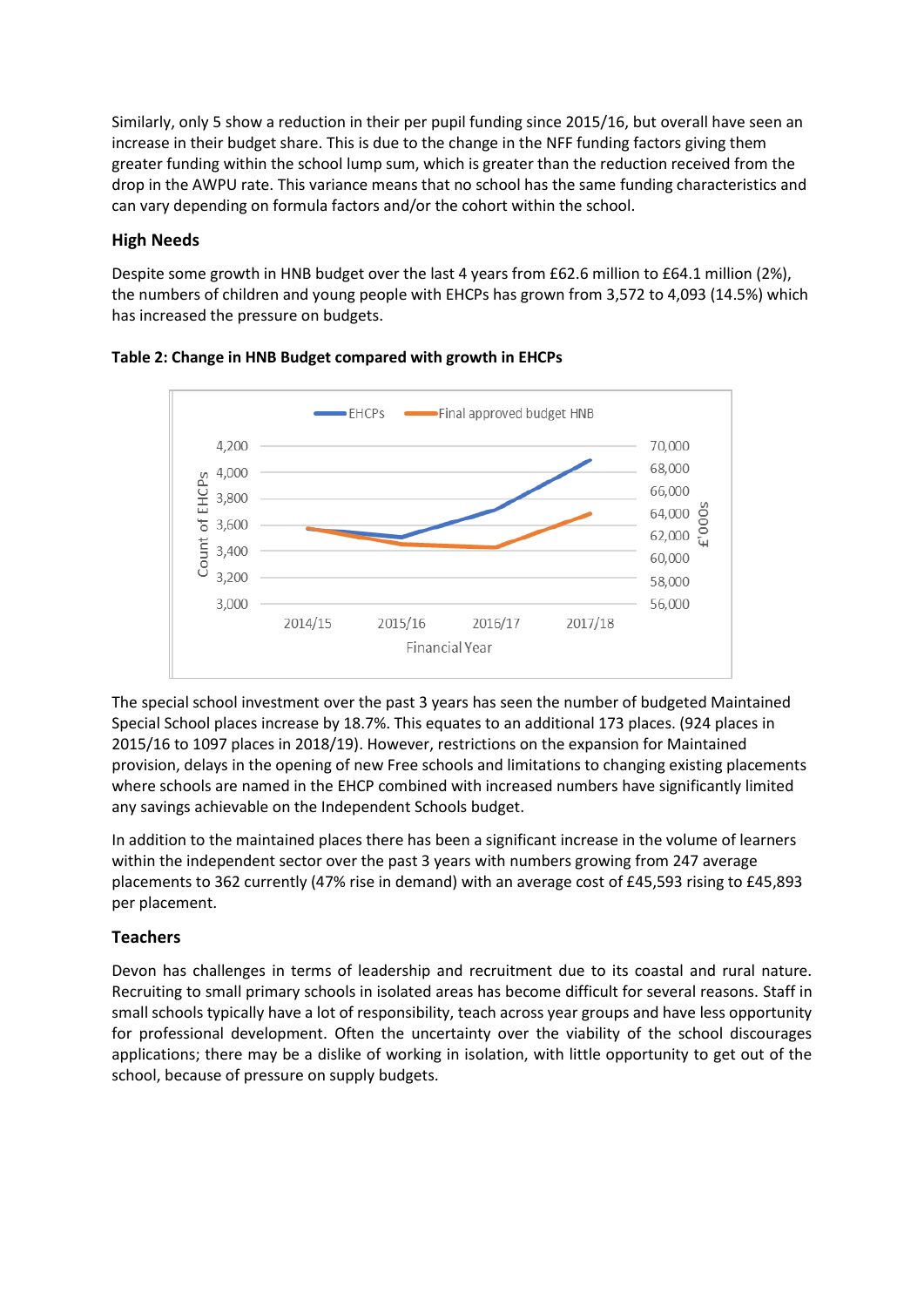#### **Table 3: Teacher vs Pupils per period**



In 2014/15 Devon had 5,264 Full-time Equivalent (FTE) teachers, which consisted of 4,583 classroom teachers and 681 teachers in leadership roles. Based on the Spring 2015 census there were a total of 92,758 pupils meaning that the pupil/teacher ratio was 17.62.

The current data available from the Department for Education (DfE) shows that in 2017/18 the number of teachers reduced to 5,019 teachers (4,331 classroom teachers and 688 teachers in leadership). Whilst pupils rose to 96,057 giving a pupil/teacher ratio of 19.14.

## 20.0 19.5 Pupil/teacher Ratio Pupil/teacher Ratio 19.0 18.5 18.0 17.5 17.0 16.5 16.0 2014/15 2015/16 2016/17 2017/18 Period **Exeter Cother Towns Rural Average**

## **Table 4: Pupil/teacher ratio per period by area**

In 2015/16 the pupil to teacher ratio for Exeter schools (considers both primary and secondary schools) was 18.06 compared to 17.98 in rural schools and has risen to 18.69 and 19.68 respectively in 2017/18.

## **Summary**

Funding per pupil within Devon remains significantly below the national average and is failing to keep pace with rising costs. Each year this continues, it becomes harder to maintain good standards of education, particularly for children who have additional educational needs. Devon also struggles with the ability to recruit and retain teachers within the county.

We will continue to campaign for fairer funding for our schools and secure adequate funding for the children of Devon to enable them to get the best start in life